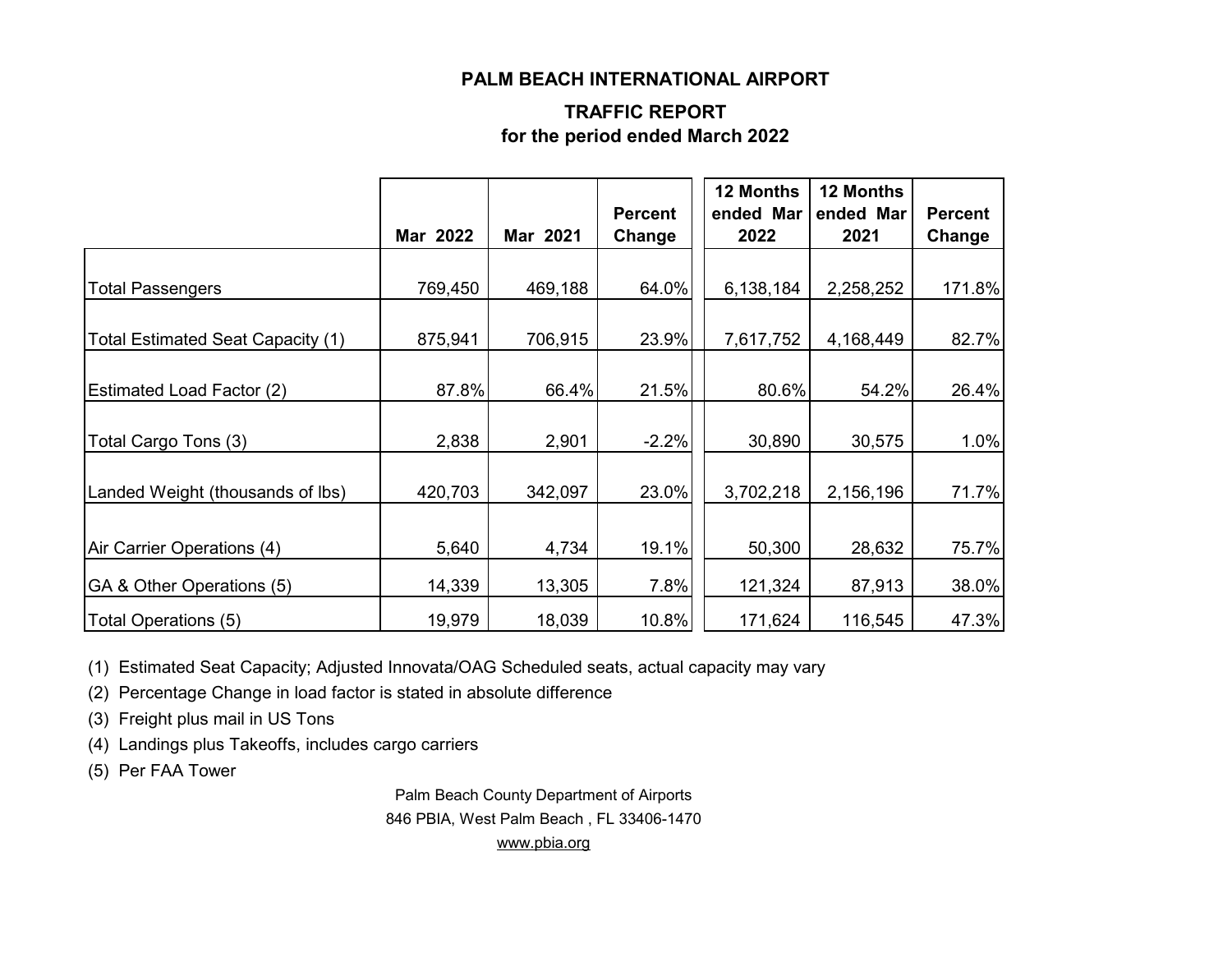## **PALM BEACH INTERNATIONAL AIRPORT**

### **ENPLANEMENT TRAFFIC REPORT for the period ended March 2022**

# **Airline Percentage of Market**

|                                  | <b>Mar</b> 2022 |         | <b>12 Months ended</b><br><b>Mar 2022</b> |         |
|----------------------------------|-----------------|---------|-------------------------------------------|---------|
|                                  | Enplaned        | Market  | Enplaned                                  | Market  |
|                                  | Passengers      | Share   | Passengers                                | Share   |
|                                  |                 |         |                                           |         |
| <b>Total Enplaned Passengers</b> | 389,194         | 100.00% | 3,071,574                                 | 100.00% |
| JetBlue Airways                  | 109,214         | 28.06%  | 777,957                                   | 25.33%  |
| Delta Air Lines                  | 87,588          | 22.50%  | 677,163                                   | 22.05%  |
| <b>American Airlines</b>         | 74,626          | 19.17%  | 668,558                                   | 21.77%  |
| United                           | 48,464          | 12.45%  | 431,980                                   | 14.06%  |
| <b>Frontier Airlines</b>         | 23,566          | 6.06%   | 151,962                                   | 4.95%   |
| <b>Southwest Airlines</b>        | 22,026          | 5.66%   | 227,126                                   | 7.39%   |
| Allegiant Air, LLC               | 7,571           | 1.95%   | 60,446                                    | 1.97%   |
| Air Canada                       | 4,457           | 1.15%   | 9,419                                     | 0.31%   |
| <b>Spirit Airlines</b>           | 4,131           | 1.06%   | 39,454                                    | 1.28%   |
| <b>Avelo Airlines Inc.</b>       | 3,612           | 0.93%   | 10,205                                    | 0.33%   |
| Sun Country, Inc. a Minnesota    | 1,690           | 0.43%   | 8,752                                     | 0.28%   |
| Breeze Aviation Group, Inc.      | 1,547           | 0.40%   | 1,995                                     | 0.06%   |
| Bahamasair                       | 591             | 0.15%   | 5,995                                     | 0.20%   |
| <b>Swift Air</b>                 | 111             | 0.03%   | 562                                       | 0.02%   |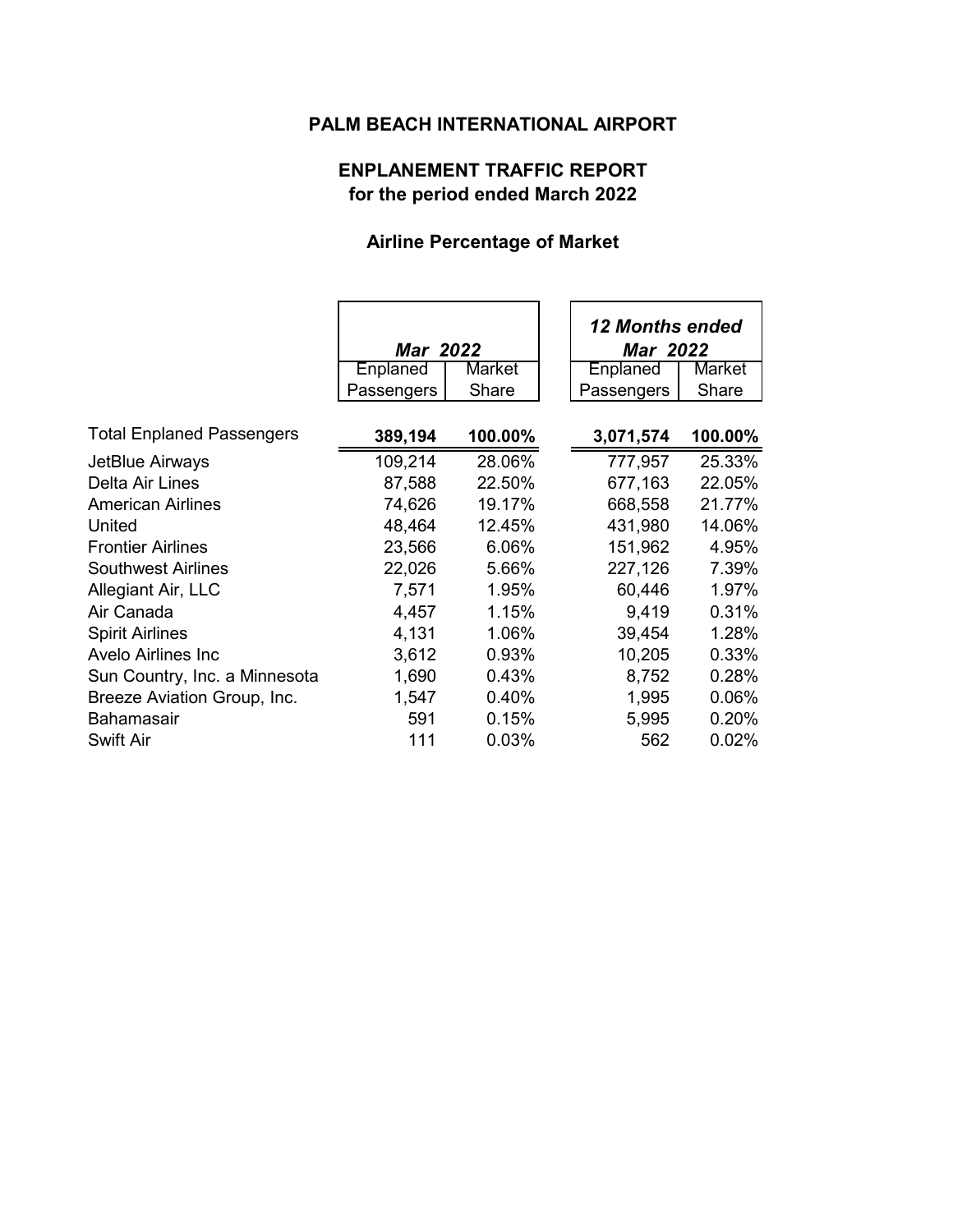## **PALM BEACH INTERNATIONAL AIRPORT**

### **TRAFFIC REPORT for the period ended March 2022**

# **Change in Enplanements by Airline**

|                                  | <b>Mar 2022</b> | <b>Mar 2021</b> | <b>Change in Month to</b><br><b>Month enplanements</b> |            |
|----------------------------------|-----------------|-----------------|--------------------------------------------------------|------------|
|                                  | Enplaned        | Enplaned        |                                                        | Percentage |
|                                  | Passengers      | Passengers      | Change                                                 | Change     |
| <b>Total Enplaned Passengers</b> | 389,194         | 225,528         | 163,666                                                | 72.6%      |
|                                  |                 |                 |                                                        |            |
| JetBlue Airways                  | 109,214         | 58,487          | 50,727                                                 | 86.7%      |
| Delta Air Lines                  | 87,588          | 44,063          | 43,525                                                 | 98.8%      |
| <b>American Airlines</b>         | 74,626          | 55,891          | 18,735                                                 | 33.5%      |
| United                           | 48,464          | 29,514          | 18,950                                                 | 64.2%      |
| <b>Frontier Airlines</b>         | 23,566          | 5,601           | 17,965                                                 | 320.7%     |
| <b>Southwest Airlines</b>        | 22,026          | 24,217          | (2, 191)                                               | $-9.0\%$   |
| Allegiant Air, LLC               | 7,571           | 3,450           | 4,121                                                  | 119.4%     |
| Air Canada                       | 4,457           |                 | 4,457                                                  | n/a        |
| <b>Spirit Airlines</b>           | 4,131           | 3,740           | 391                                                    | 10.5%      |
| <b>Avelo Airlines Inc</b>        | 3,612           |                 | 3,612                                                  | n/a        |
| Sun Country, Inc. a Minnesota    | 1,690           | 149             | 1,541                                                  | 1034.2%    |
| Breeze Aviation Group, Inc.      | 1,547           |                 | 1,547                                                  | n/a        |
| <b>Bahamasair</b>                | 591             | 197             | 394                                                    | 200.0%     |
| <b>Swift Air</b>                 | 111             | 219             | (108)                                                  | $-49.3%$   |